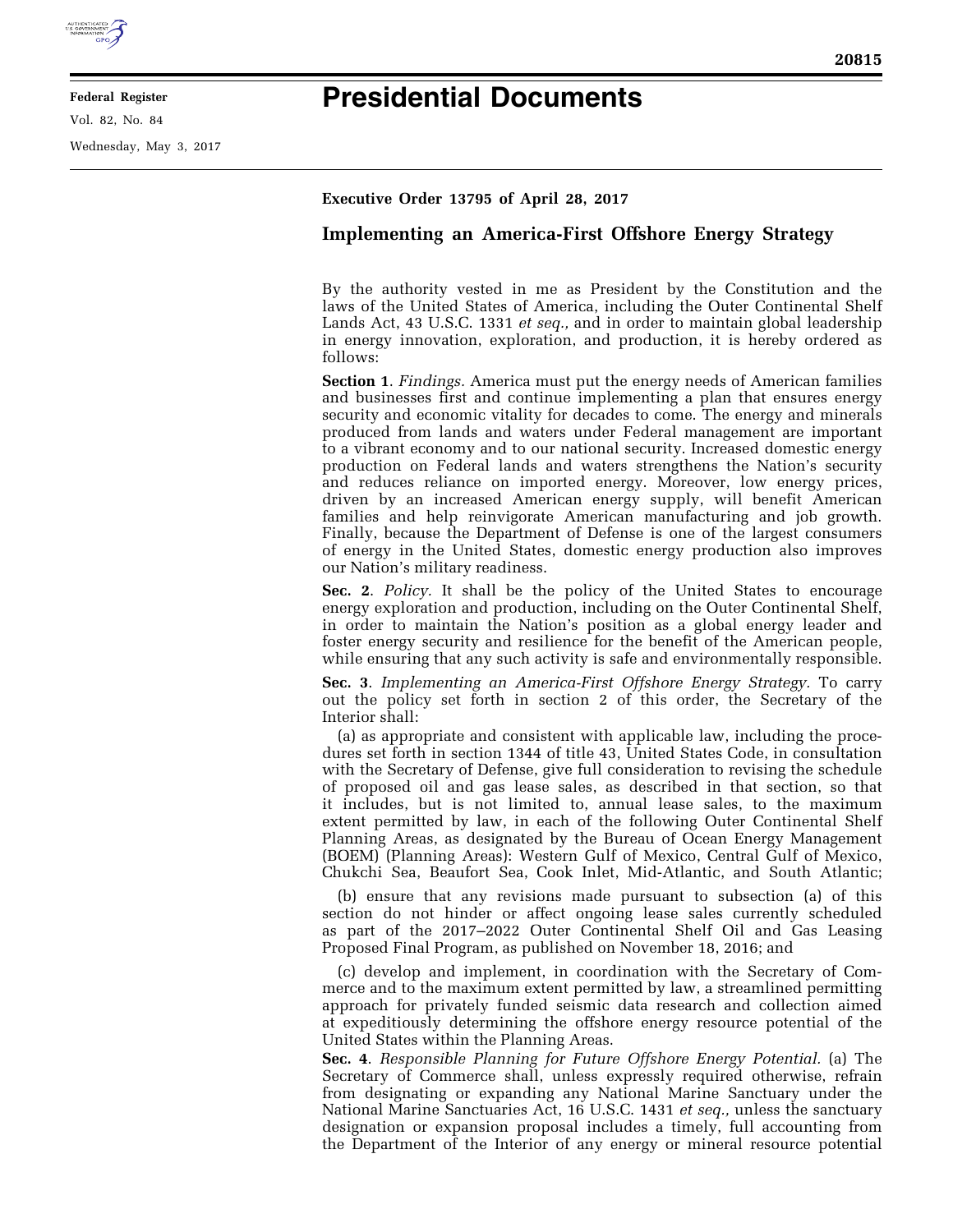within the designated area—including offshore energy from wind, oil, natural gas, methane hydrates, and any other sources that the Secretary of Commerce deems appropriate—and the potential impact the proposed designation or expansion will have on the development of those resources. The Secretary of the Interior shall provide any such accounting within 60 days of receiving a notification of intent to propose any such National Marine Sanctuary designation or expansion from the Secretary of Commerce.

(b) The Secretary of Commerce, in consultation with the Secretary of Defense, the Secretary of the Interior, and the Secretary of Homeland Security, shall conduct a review of all designations and expansions of National Marine Sanctuaries, and of all designations and expansions of Marine National Monuments under the Antiquities Act of 1906, recently recodified at sections 320301 to 320303 of title 54, United States Code, designated or expanded within the 10-year period prior to the date of this order.

(i) The review under this subsection shall include:

(A) an analysis of the acreage affected and an analysis of the budgetary impacts of the costs of managing each National Marine Sanctuary or Marine National Monument designation or expansion;

(B) an analysis of the adequacy of any required Federal, State, and tribal consultations conducted before the designations or expansions; and

(C) the opportunity costs associated with potential energy and mineral exploration and production from the Outer Continental Shelf, in addition to any impacts on production in the adjacent region.

(ii) Within 180 days of the date of this order, the Secretary of Commerce, in consultation with the Secretary of Defense and the Secretary of the Interior, shall report the results of the review under this subsection to the Director of the Office of Management and Budget, the Chairman of the Council on Environmental Quality, and the Assistant to the President for Economic Policy.

(c) To further streamline existing regulatory authorities, Executive Order 13754 of December 9, 2016 (Northern Bering Sea Climate Resilience), is hereby revoked.

**Sec. 5**. *Modification of the Withdrawal of Areas of the Outer Continental Shelf from Leasing Disposition.* The body text in each of the memoranda of withdrawal from disposition by leasing of the United States Outer Continental Shelf issued on December 20, 2016, January 27, 2015, and July 14, 2008, is modified to read, in its entirety, as follows:

''Under the authority vested in me as President of the United States, including section 12(a) of the Outer Continental Shelf Lands Act, 43 U.S.C. 1341(a), I hereby withdraw from disposition by leasing, for a time period without specific expiration, those areas of the Outer Continental Shelf designated as of July 14, 2008, as Marine Sanctuaries under the Marine Protection, Research, and Sanctuaries Act of 1972, 16 U.S.C. 1431–1434, 33 U.S.C. 1401 *et seq.*''

Nothing in the withdrawal under this section affects any rights under existing leases in the affected areas.

**Sec. 6**. *Reconsideration of Notice to Lessees and Financial Assurance Regulatory Review.* The Secretary of the Interior shall direct the Director of BOEM to take all necessary steps consistent with law to review BOEM's Notice to Lessees No. 2016–N01 of September 12, 2016 (Notice to Lessees and Operators of Federal Oil and Gas, and Sulfur Leases, and Holders of Pipeline Right-of-Way and Right-of-Use and Easement Grants in the Outer Continental Shelf), and determine whether modifications are necessary, and if so, to what extent, to ensure operator compliance with lease terms while minimizing unnecessary regulatory burdens. The Secretary of the Interior shall also review BOEM's financial assurance regulatory policy to determine the extent to which additional regulation is necessary.

**Sec. 7**. *Reconsideration of Well Control Rule.* The Secretary of the Interior shall review the Final Rule of the Bureau of Safety and Environmental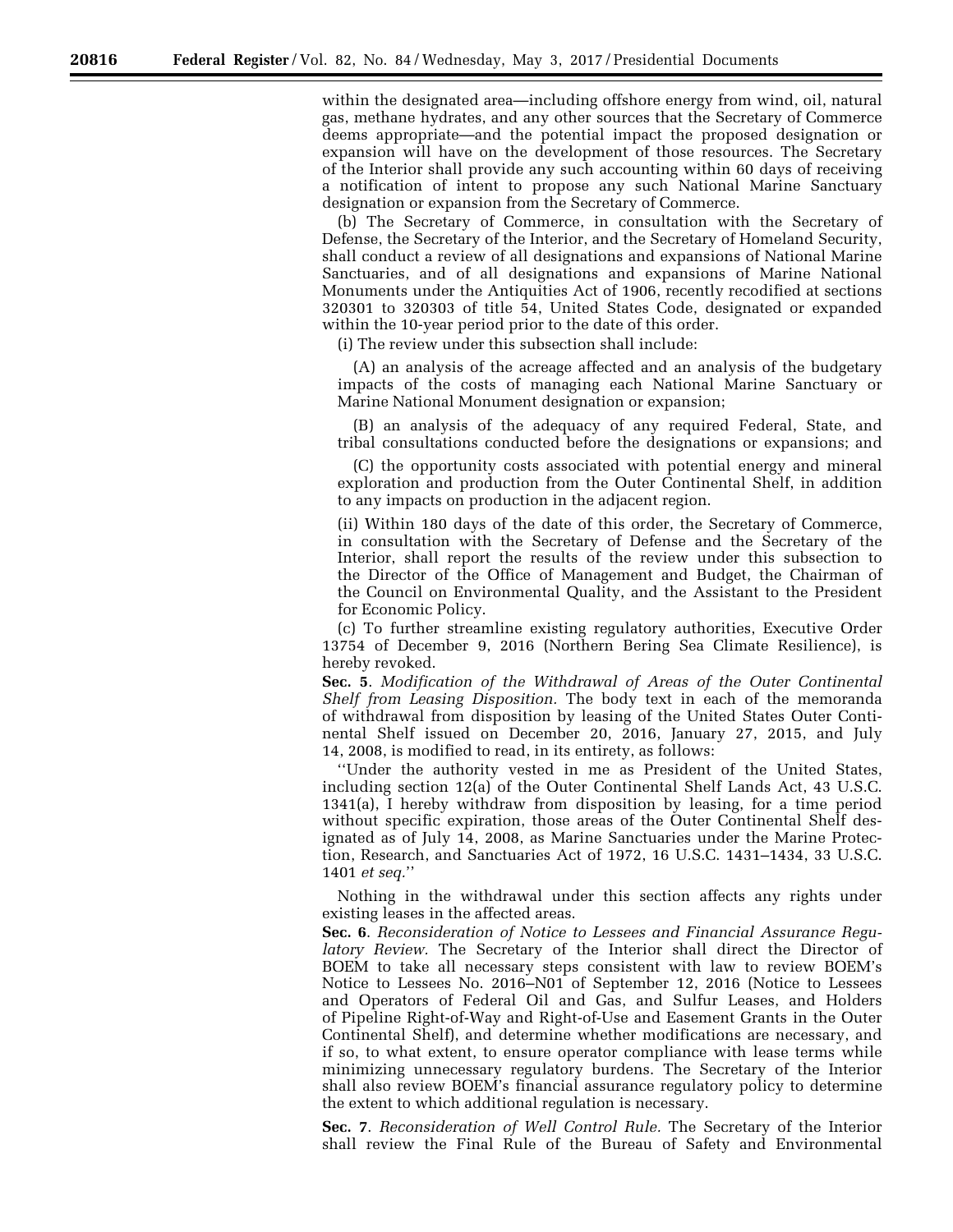Enforcement (BSEE) entitled ''Oil and Gas and Sulfur Operations in the Outer Continental Shelf-Blowout Preventer Systems and Well Control,'' 81 *Fed. Reg.* 25888 (April 29, 2016), for consistency with the policy set forth in section 2 of this order, and shall publish for notice and comment a proposed rule revising that rule, if appropriate and as consistent with law. The Secretary of the Interior shall also take all appropriate action to lawfully revise any related rules and guidance for consistency with the policy set forth in section 2 of this order. Additionally, the Secretary of the Interior shall review BSEE's regulatory regime for offshore operators to determine the extent to which additional regulation is necessary.

**Sec. 8**. *Reconsideration of Proposed Offshore Air Rule.* The Secretary of the Interior shall take all steps necessary to review BOEM's Proposed Rule entitled ''Air Quality Control, Reporting, and Compliance,'' 81 *Fed. Reg.*  19718 (April 5, 2016), along with any related rules and guidance, and, if appropriate, shall, as soon as practicable and consistent with law, consider whether the proposed rule, and any related rules and guidance, should be revised or withdrawn.

**Sec. 9**. *Expedited Consideration of Incidental Harassment Authorizations, Incidental-Take, and Seismic Survey Permits.* The Secretary of the Interior and the Secretary of Commerce shall, to the maximum extent permitted by law, expedite all stages of consideration of Incidental Take Authorization requests, including Incidental Harassment Authorizations and Letters of Authorization, and Seismic Survey permit applications under the Outer Continental Shelf Lands Act, 43 U.S.C. 1331 *et seq.,* and the Marine Mammal Protection Act, 16 U.S.C. 1361 *et seq.* 

**Sec. 10**. *Review of National Oceanic and Atmospheric Administration (NOAA) Technical Memorandum NMFS–OPR–55.* The Secretary of Commerce shall review NOAA's Technical Memorandum NMFS–OPR–55 of July 2016 (Technical Guidance for Assessing the Effects of Anthropogenic Sound on Marine Mammal Hearing) for consistency with the policy set forth in section 2 of this order and, after consultation with the appropriate Federal agencies, take all steps permitted by law to rescind or revise that guidance, if appropriate.

**Sec. 11**. *Review of Offshore Arctic Drilling Rule.* The Secretary of the Interior shall immediately take all steps necessary to review the Final Rule entitled ''Oil and Gas and Sulfur Operations on the Outer Continental Shelf—Requirements for Exploratory Drilling on the Arctic Outer Continental Shelf,'' 81 *Fed. Reg.* 46478 (July 15, 2016), and, if appropriate, shall, as soon as practicable and consistent with law, publish for notice and comment a proposed rule suspending, revising, or rescinding this rule.

**Sec. 12**. *Definition.* As used in this order, ''Outer Continental Shelf Planning Areas, as designated by the Bureau of Ocean Energy Management'' means those areas delineated in the diagrams on pages S–5 and S–8 of the 2017– 2022 Outer Continental Shelf Oil and Gas Leasing Draft Proposed Program, as published by the BOEM in January 2015, with the exception of any buffer zones included in such planning documents.

**Sec. 13**. *General Provisions.* (a) Nothing in this order shall be construed to impair or otherwise affect:

(i) the authority granted by law to an executive department or agency, or the head thereof; or

(ii) the functions of the Director of the Office of Management and Budget relating to budgetary, administrative, or legislative proposals.

(b) This order shall be implemented consistent with applicable law and subject to the availability of appropriations.